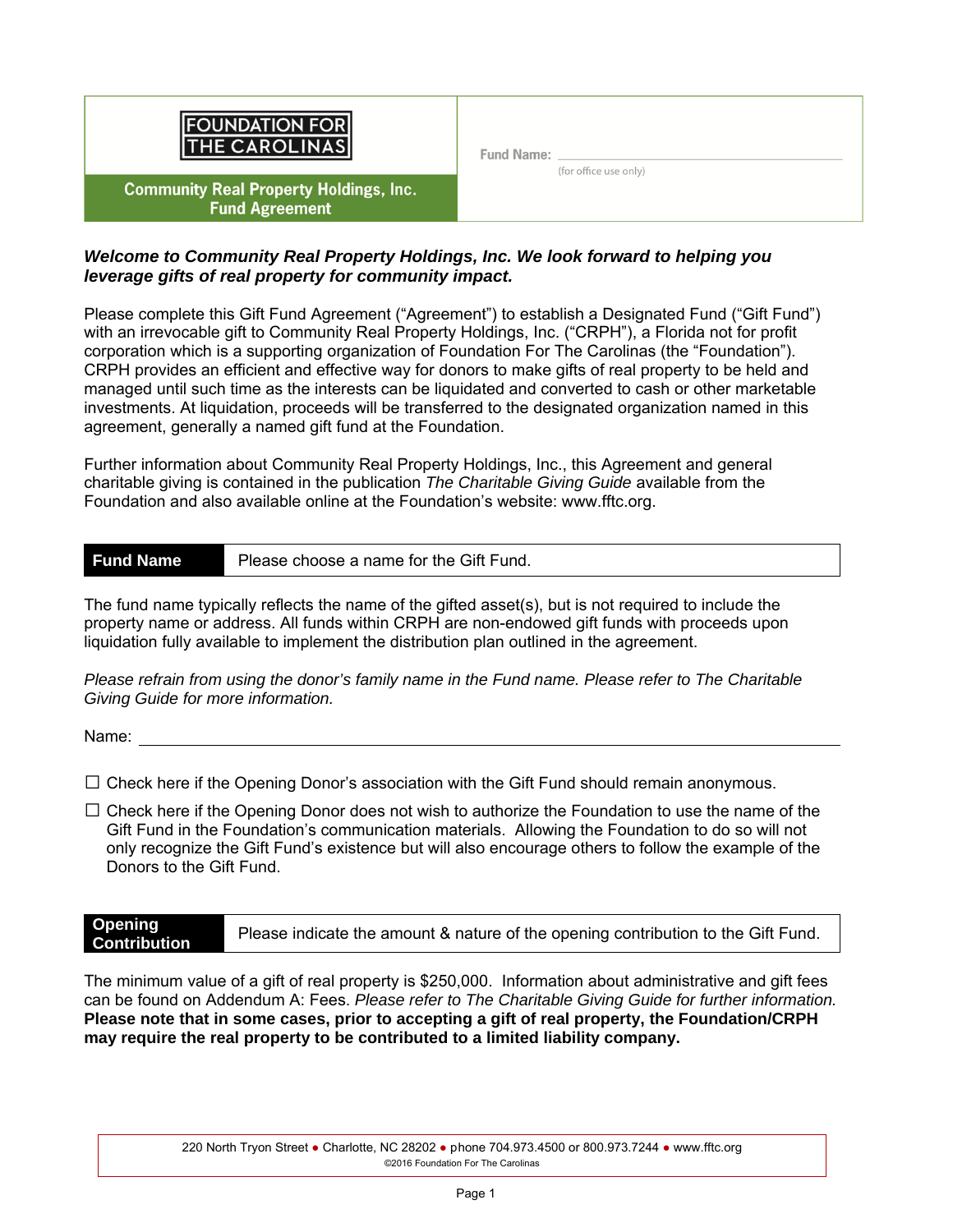### **Asset Information**:

Description of Asset. Please provide a general description of the real property to be gifted (including the type of property, location, etc.). Additional information will be provided on Addendum B: Real Property Inquiry Form.

| <b>Cash Gift</b><br>applicable.                        | A cash contribution may be required to accommodate the administrative fees for the first year of the<br>holding period and/or carrying costs associated with management of the asset. Additional information<br>is provided on the Fee Addendum; however, please provide the manner for the cash contribution, if |
|--------------------------------------------------------|-------------------------------------------------------------------------------------------------------------------------------------------------------------------------------------------------------------------------------------------------------------------------------------------------------------------|
| $\Box$ Check for $\frac{1}{2}$ Check for $\frac{1}{2}$ | Marketable securities: _________ shares                                                                                                                                                                                                                                                                           |
| □ Wire transfer for \$______________________           | Mutual funds: ___________ shares of                                                                                                                                                                                                                                                                               |
| <b>Opening</b><br>Donor(s)                             | Please provide contact information for the Opening Donor(s).                                                                                                                                                                                                                                                      |
| FULL LEGAL NAME OF ASSET OWNER                         | PREFERRED SALUTATION<br>(e.g., Mr. James L. Smith or Jim Smith)                                                                                                                                                                                                                                                   |
| <b>HOME ADDRESS</b>                                    | <b>CITY</b><br><b>STATE</b><br><b>ZIP</b>                                                                                                                                                                                                                                                                         |
| <b>BUSINESS NAME</b>                                   | <b>TITLE</b>                                                                                                                                                                                                                                                                                                      |
| <b>BUSINESS ADDRESS</b>                                | <b>CITY</b><br><b>STATE</b><br>ZIP                                                                                                                                                                                                                                                                                |
| HOME PHONE<br><b>BUSINESS PHONE</b>                    | E-MAIL (preferred)                                                                                                                                                                                                                                                                                                |
| Preferred Telephone:                                   | Preferred Mail:                                                                                                                                                                                                                                                                                                   |
| <b>Business</b><br>$\square$ Home                      | Home<br><b>Business</b><br>ப                                                                                                                                                                                                                                                                                      |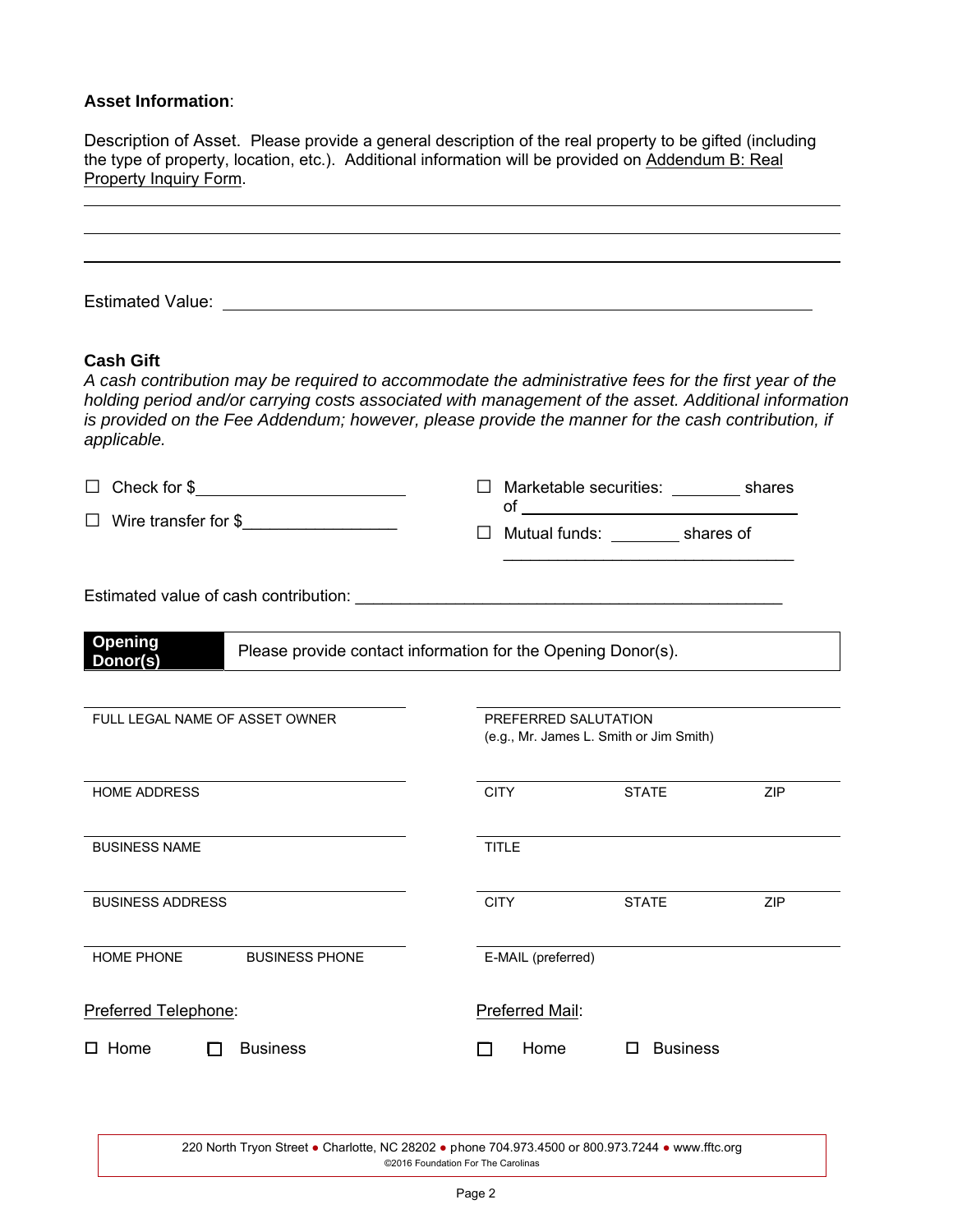### **Additional Contact, if applicable**

All correspondence from the Foundation will be sent to the Opening Donor. The Opening Donor may access information about the Gift Fund, including monthly statements, through the Foundation's secure online service. Additional space is provided in this section to name one additional Contact Person. If there are more than two Contact Persons who should have access to information for the Gift Fund, please furnish contact information in an attachment to this Agreement.

| FULL NAME (first, middle, last)            | <b>RELATIONSHIP</b>                       |
|--------------------------------------------|-------------------------------------------|
| <b>HOME ADDRESS</b>                        | <b>ZIP</b><br><b>CITY</b><br><b>STATE</b> |
| <b>BUSINESS NAME</b>                       | <b>TITLE</b>                              |
| <b>BUSINESS ADDRESS</b>                    | <b>CITY</b><br><b>STATE</b><br>ZIP        |
| <b>HOME PHONE</b><br><b>BUSINESS PHONE</b> | E-MAIL (preferred)                        |
| Preferred Telephone:                       | Preferred Mail:                           |
| $\square$ Home<br><b>Business</b>          | <b>Business</b><br>Home<br>ΙI             |

| <b>Additional</b>    | If known or reasonably expected, please indicate the amount, nature and timing of |
|----------------------|-----------------------------------------------------------------------------------|
| <b>Contributions</b> | future contributions to the Gift Fund, if any.                                    |

There is no requirement that additional gifts be made to the Gift Fund, but estimates of future liquid or illiquid contributions, if any, whether through lifetime gifts or bequests, will help the Foundation determine how best to administer the Gift Fund. Please provide information below about any additional gifts anticipated.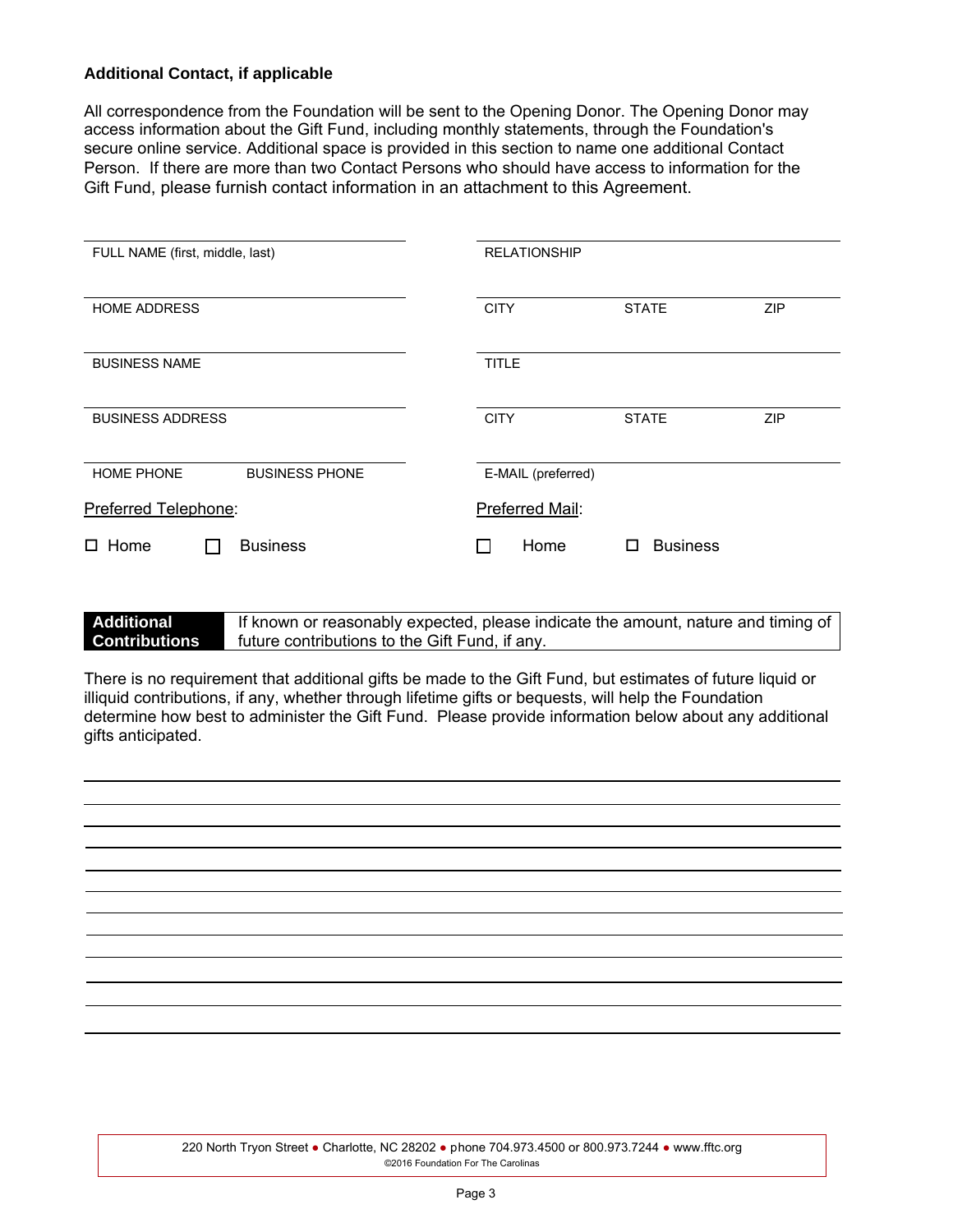### **A. Distribution Plan.**

Please mark the appropriate selection below regarding the designated nonprofit organization that will be the beneficiary of the Gift Fund proceeds upon liquidation. Generally the beneficiary will be a charitable gift fund at the Foundation.

- $\Box$  Proceeds transferred to  $\Box$ existing gift fund at the Foundation.
- $\Box$  Proceeds transferred to the Foundation to establish a new gift fund (e.g. scholarship, field of interest, designated fund) as follows:

\_\_\_\_\_\_\_\_\_\_\_\_\_\_\_\_\_\_\_\_\_\_\_\_\_\_\_\_\_\_\_\_\_\_\_\_\_\_\_\_\_\_\_\_\_\_\_\_\_\_\_\_\_\_\_\_\_\_\_\_\_\_\_\_\_\_\_\_\_\_\_\_\_\_\_\_\_\_\_

*A separate fund agreement will be executed to establish the new gift fund*

 $\Box$  Proceeds transferred to the Foundation's general operating fund or existing grantmaking fund for use at the Board's discretion.

\_\_\_\_\_\_\_\_\_\_\_\_\_\_\_\_\_\_\_\_\_\_\_\_\_\_\_\_\_\_\_\_\_\_\_\_\_\_\_\_\_\_\_\_\_\_\_\_\_\_\_\_\_\_\_\_\_\_\_\_\_\_\_\_\_\_\_\_\_\_\_\_\_\_\_\_\_\_\_ \_\_\_\_\_\_\_\_\_\_\_\_\_\_\_\_\_\_\_\_\_\_\_\_\_\_\_\_\_\_\_\_\_\_\_\_\_\_\_\_\_\_\_\_\_\_\_\_\_\_\_\_\_\_\_\_\_\_\_\_\_\_\_\_\_\_\_\_\_\_\_\_\_\_\_\_\_\_

 $\Box$  Other distribution plan (e.g. establish a 509(a)(3) supporting organization of the Foundation):

Please provide any additional comments below that would help the Foundation better understand the general purpose of the Gift Fund and the philanthropic expectations of the donor:

| <b>Professional</b><br>Advisor(s) | Please provide contact information for any legal, financial, tax or estate planning<br>professional advisors that have been involved with the planning and<br>establishment of the Gift Fund. |                  |
|-----------------------------------|-----------------------------------------------------------------------------------------------------------------------------------------------------------------------------------------------|------------------|
|                                   |                                                                                                                                                                                               |                  |
| NAME OF PROFESSIONAL              |                                                                                                                                                                                               | <b>FIRM NAME</b> |
| <b>MAILING ADDRESS</b>            |                                                                                                                                                                                               | DAYTIME PHONE    |
| <b>CITY</b>                       | <b>ZIP</b><br><b>STATE</b>                                                                                                                                                                    | E-MAIL           |
| Yes                               | Should this professional advisor receive "view only" online access to the Gift Fund?<br>$\Box$ No                                                                                             |                  |
|                                   |                                                                                                                                                                                               |                  |

If there are other professional advisors whose contact information the Foundation should have in relation to the Gift Fund, please furnish contact information in an attachment to this Agreement.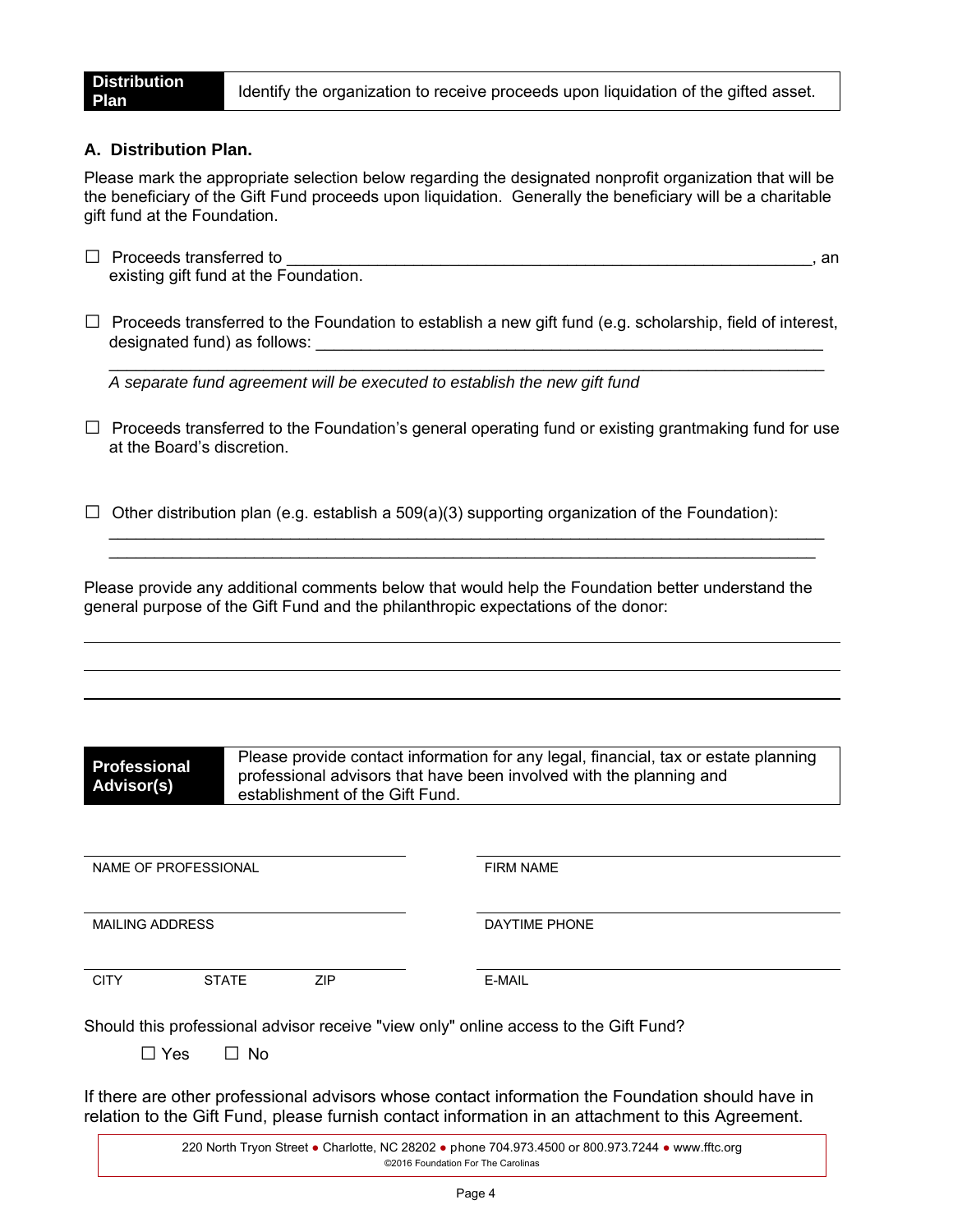**Services &** 

**Fees** Please indicate the Foundation's service level that you choose for the Gift Fund.

### **A. Services**

Which of the Foundation's service levels should apply to the Gift Fund:

- □ Standard *(Please refer to The Charitable Giving Guide for more information*)
- $\square$  Custom (please discuss with the Foundation's Philanthropic Advancement Team and attach addendum listing the agreed Custom services and pricing schedule)

### **B. Fees**

Funds will be charged an annual administrative fee according to published schedules for standard or custom services. Additional information about gift acceptance fees and arrangements for ongoing expenses related to the management of the asset are addressed in Addendum A to this Agreement.

| Addenda                     | Please indicate additional addenda attached to this Agreement, if any.                                                                                                    |
|-----------------------------|---------------------------------------------------------------------------------------------------------------------------------------------------------------------------|
| attached to this Agreement? | Are any addenda (other than Addendum A: Fees and Addedndum B: Real Property Inquiry Form)                                                                                 |
| $\Box$ No<br>$\Box$ Yes     |                                                                                                                                                                           |
|                             |                                                                                                                                                                           |
|                             |                                                                                                                                                                           |
| <b>Notes</b>                | Use this page to provide additional information not addressed in this Agreement<br>or to complete any sections of the Agreement where space was otherwise too<br>limited. |
|                             |                                                                                                                                                                           |
|                             |                                                                                                                                                                           |
|                             |                                                                                                                                                                           |
|                             |                                                                                                                                                                           |
|                             |                                                                                                                                                                           |
|                             |                                                                                                                                                                           |
|                             |                                                                                                                                                                           |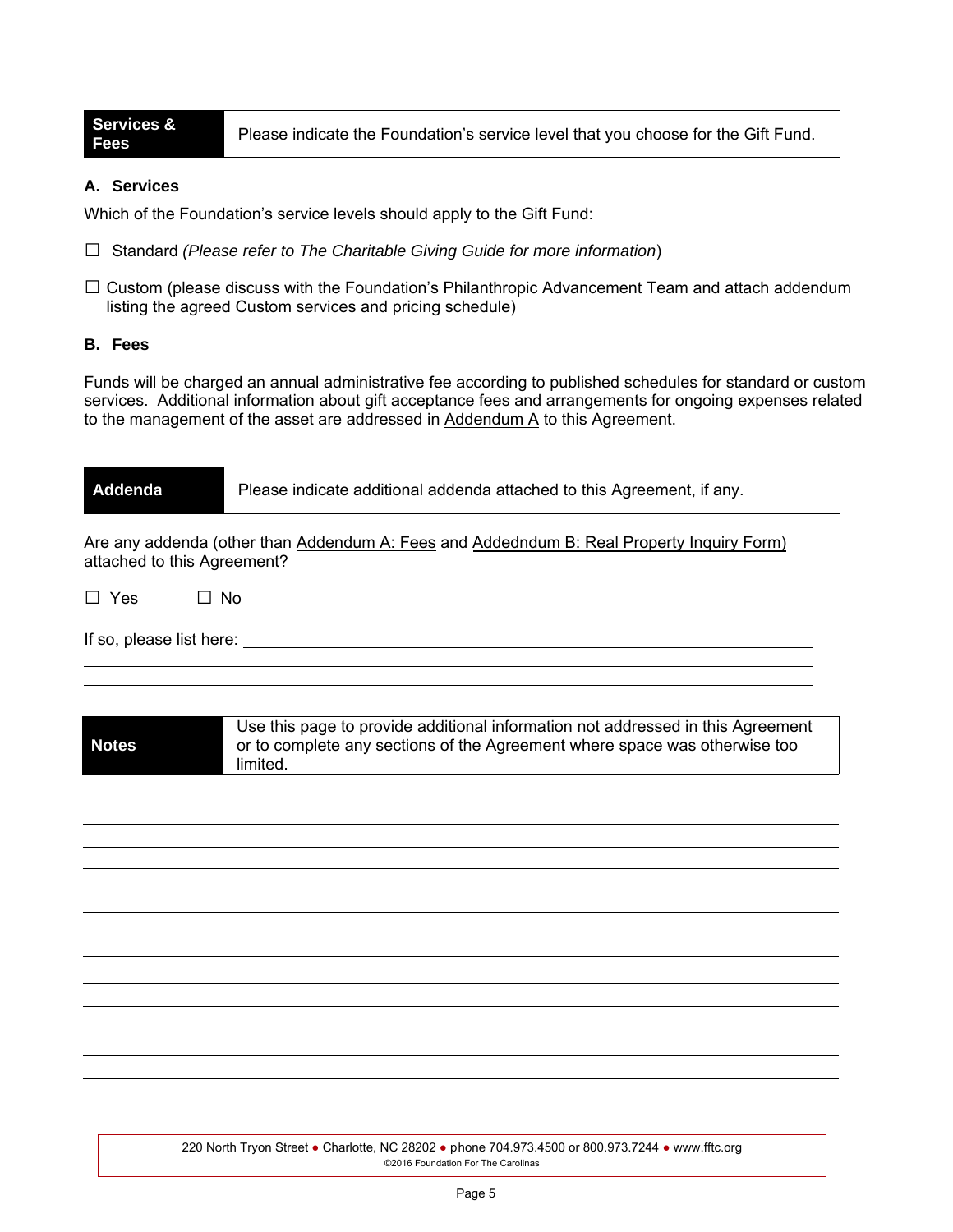#### **COMMUNITY REAL PROPERTY HOLDINGS, INC:**

**Identification of Gift to CRPH:** While held in CRPH, the contributed property will be separately identified at CRPH but only for purposes of ensuring that any taxes, fees or other expenses directly related to the gift (such as unrelated business income tax) will be properly attributed to and paid from the account and further ensuring that in the future such eventual proceeds are directed to an appropriate organization at the applicable time. This separate account will be referred to as a Designated Fund.

#### **REAL PROPERTY CONSIDERATIONS:**

**Unrelated Business Income Tax:** The contributed interest in the underlying property may result in a liability for unrelated business income tax ("UBIT"). The Gift Fund is responsible for covering its attributable share of net UBIT as well as any additional administrative costs for accounting or legal services to determine the amount of any UBIT and to report it to the IRS. Accordingly, insufficient liquid assets have been contributed to the Gift Fund, Opening Donor agrees to contribute liquid assets to the Foundation in an amount sufficient to cover any such expenses.

**Illiquid Assets Held For Longer Than Five Years:** In the event the Gift Fund continues to hold illiquid assets after five (5) years from date of creation of the Gift Fund, the costs, fees and expenses associated with the Gift Fund will no longer be accrued and the donor shall immediately be responsible to pay all accrued and ongoing costs, fees and expenses associated with the Gift Fund.

**Appraisal**: Opening Donor agrees to provide an appraisal of any contributed real property in accordance with the guidelines established by the Internal Revenue Service.

#### **GENERAL CONSIDERATIONS:**

**Protection of Tax-Exempt Status.** The undersigned agree to comply with any written direction by the Foundation to cease conducting activities that may jeopardize the Foundation's tax status or otherwise subject the Foundation or the Gift Fund to be classified as a donoradvised fund as defined in the Internal Revenue Code (the "Code").

**Charitable Giving Guide.** The undersigned have received and reviewed *The Charitable Giving Guide* and agree to the terms thereof.

**Accuracy of Information.** The undersigned hereby certify that all information presented in connection with this application is accurate to the best knowledge of the undersigned and will promptly notify the Foundation in writing of any changes.

**Authorities to Execute.** The undersigned hereby certify that each has the power and authority to execute and deliver and perform its obligations under this Agreement.

**Use of Funds.** The Foundation will make distributions from the Gift Fund to carry out the charitable purposes of the Gift Fund in accordance with the Code. The Foundation's ability to make reimbursements to any individual for expenditures or to make a grant or distribution for any non-charitable purpose or to any non-charitable entity is generally disallowed by the Code. *Please refer to The Charitable Giving Guide for more information.* 

**Irrevocable Gifts.** The undersigned understand that any contribution to a Gift Fund, once accepted by the Board of Directors of the Foundation, represents an irrevocable gift to the Foundation and is not refundable.

**Service Charges.** The Foundation shall be entitled to receive as compensation for its services in investing, administering and distributing the assets held in the Gift Fund created hereunder the service charges set out in the Foundation's regular schedule of compensation applicable at the time of the performance of such services; provided, however, that if the Foundation's custom service level applies to the Gift Fund, then the Foundation shall be entitled to receive as compensation the service charges as provided in the separate Fee Addendum attached hereto.

**Notice.** All communications required hereunder shall be in writing and shall be deemed to have been validly served, given or delivered (i) three (3) days after deposit of same in the United States mails, designated as registered or certified mail, return receipt requested, bearing adequate postage, or (ii) on the date of delivery to such party if delivered by hand or by overnight or other similar courier or by telefacsimile (the date such telefacsimile is actually transmitted with written confirmation of transmission), and addressed to the party to be notified at the address for such party as provided in this Agreement, or to such other address as each party may designate for itself by like notice.

**Ownership.** Tools, equipment and software used by the Foundation to provide service to the Gift Fund shall remain the property of the Foundation and/or its licensors, and no right, title, license or interest in any of them is conveyed to the Gift Fund by this Agreement.

**Acknowledgment of Charitable Donations on Behalf of the Gift Fund.** The Foundation agrees that it will acknowledge to donors all contributions to the Gift Fund in accordance with the guidelines established by the Internal Revenue Service.

**Indemnity.** In consideration of the Foundation's creating a Gift Fund at the request of the undersigned individual(s) or entity and for other good and valuable consideration, the undersigned hereby agree to indemnify and hold harmless the Foundation against any liability, cost, or expense which the Foundation may incur by reason of its acting upon instructions given to the Foundation by any of the undersigned.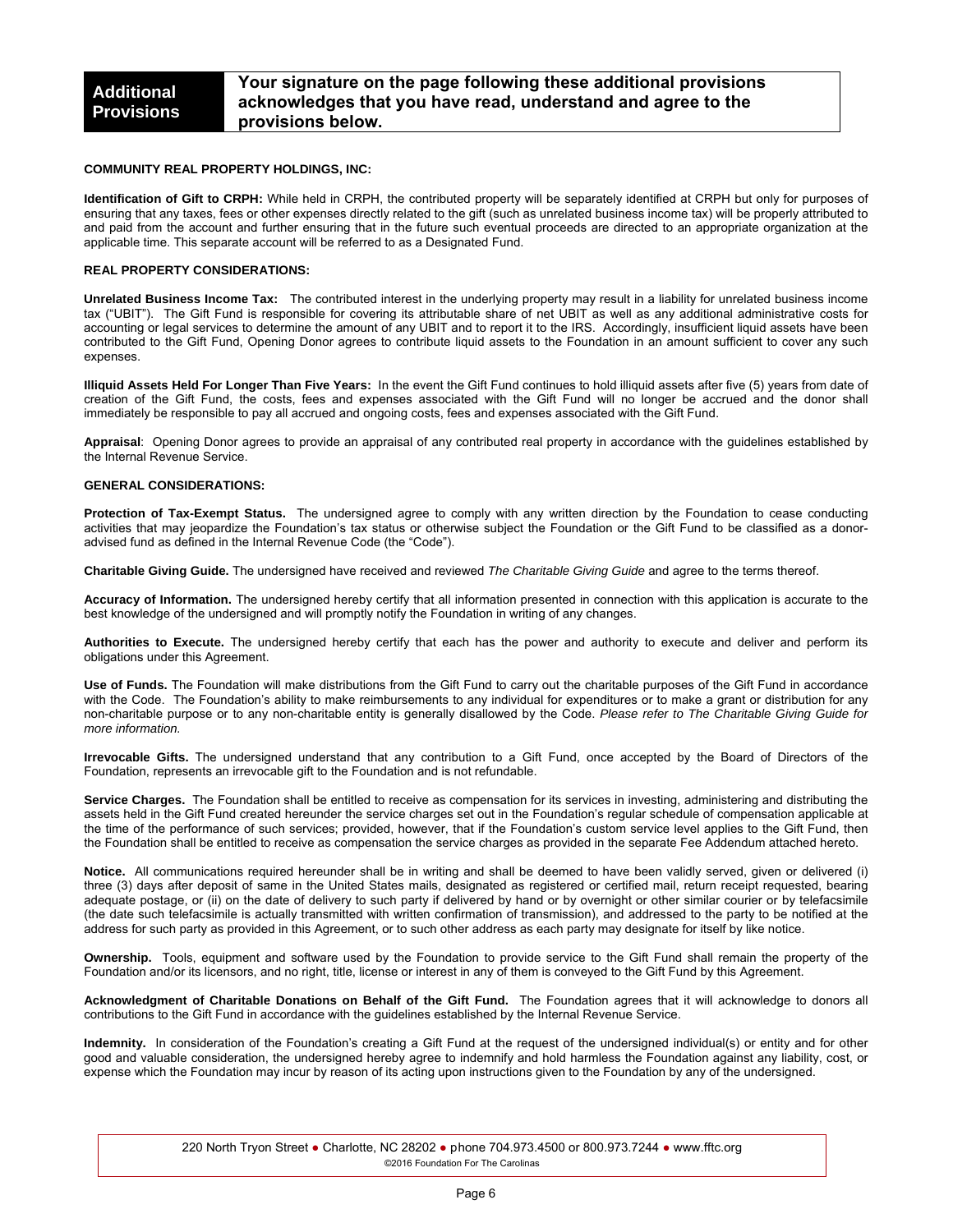**Variance Power.** It is understood that the Gift Fund to be established pursuant to this agreement will be subject to the provisions of the Code, the Charter and Bylaws of the Foundation, and other operating and governing documents of the Foundation and CRPH, including the power reserved by the Board of Directors to modify any condition or restriction on the distribution of funds if in its sole judgment (without the approval of any trustee, custodian, or agent), such restriction or condition becomes, in effect, unnecessary, incapable of fulfillment, or inconsistent with the charitable needs of the area served by the Foundation or otherwise in direct conflict with the Code.

**Amendment of Agreement**. Subject to the provisions of the paragraph herein entitled "Variance Power," this Agreement and any addendums attached hereto and *The Charitable Giving Guide* shall constitute the entire agreement of the parties and supersedes all prior agreements and understandings, both written and oral, among the parties with respect to the subject matter hereof. Subject to the provisions of the paragraph herein entitled "Variance Power," this Agreement, including any exhibits or attachments hereto, may not be amended or modified, except in a writing signed by all parties to this Agreement.

**Governing Law.** This Agreement shall be governed by the laws of the State of North Carolina, excluding its choice of law principles.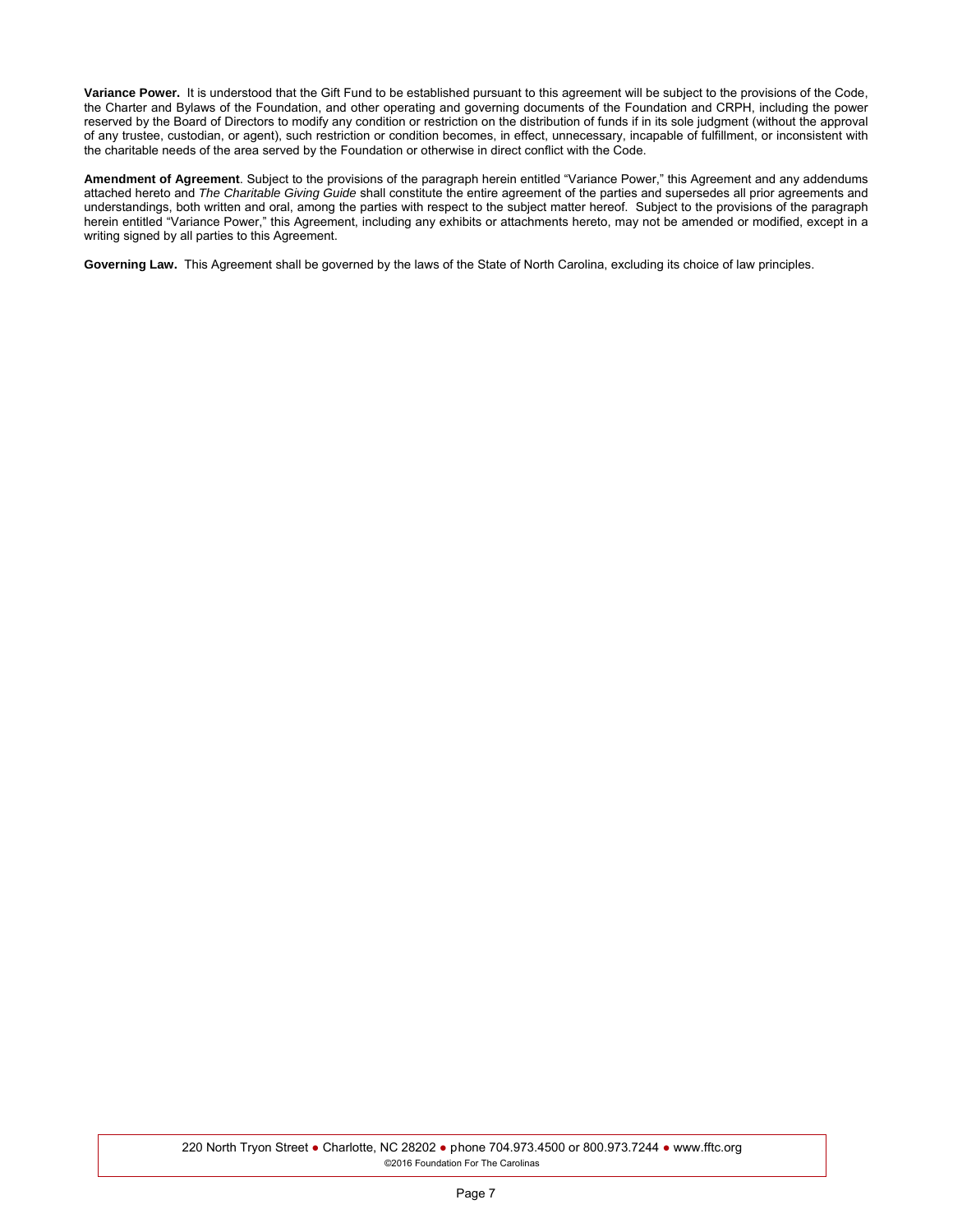Fund type: \_\_\_\_\_\_\_\_\_\_\_\_\_\_\_\_\_\_\_\_\_\_\_

\_\_\_\_\_\_\_\_\_\_\_\_\_\_\_\_\_\_\_\_\_\_\_\_\_\_\_\_\_\_\_\_\_

Category: \_ Center:

Service level: \_

**Pricing notes:** 

Special provisions:

Affiliates/support org: \_

By signing below, Opening Donor and Contact Person 1, if applicable, hereby acknowledge that they have read, understand and agree to the provisions of this Agreement and that the information provided herein is accurate to the best of their knowledge.

| <b>Opening Donor</b>                                              | <b>Foundation For The Carolinas</b>           |
|-------------------------------------------------------------------|-----------------------------------------------|
| SIGNATURE                                                         | BY                                            |
| NAME (please print)                                               | <b>TITLE</b>                                  |
| <b>TITLE</b>                                                      | <b>DATE</b>                                   |
| <b>DATE</b>                                                       |                                               |
| <b>Contact Person 1 (sign if different from</b><br>Opening Donor) | <b>Community Real Property Holdings, Inc.</b> |
| <b>SIGNATURE</b>                                                  | SUPPORTING ORGANIZATION                       |
| NAME (please print)                                               | <b>BY</b>                                     |
| <b>TITLE</b>                                                      | <b>TITLE</b>                                  |
| <b>DATE</b>                                                       | <b>DATE</b>                                   |
|                                                                   |                                               |
| <b>Internal FFTC staff notes</b>                                  |                                               |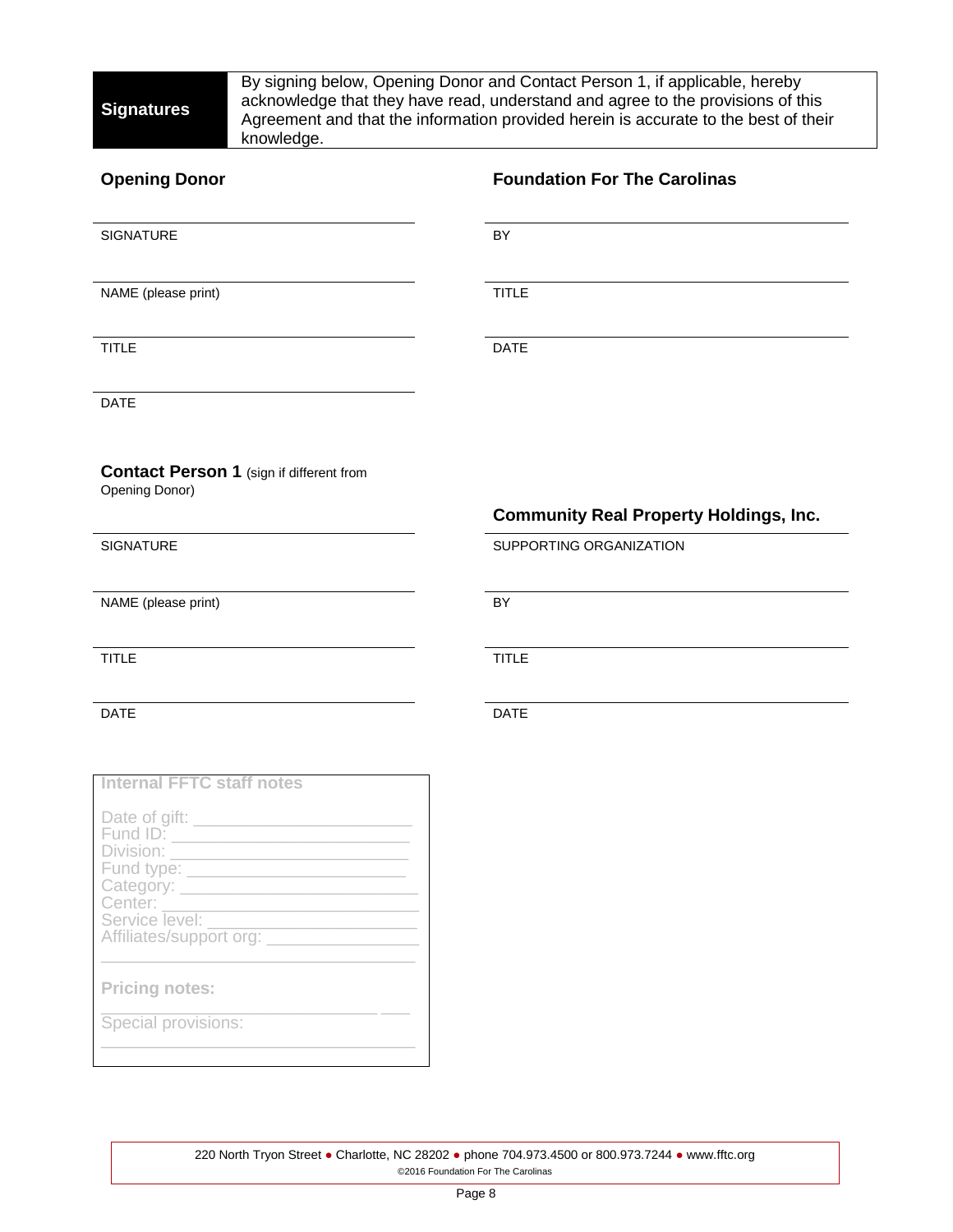### **Addendum A: Fees**

| <b>Gift Acceptance Fee*</b> | Annual Administrative Fee while in<br><b>CRPH</b> |
|-----------------------------|---------------------------------------------------|
| 1%** min. \$3,500           | Published CIF/CRPH Admin Fee<br>Schedule          |

 *Minimum gift accepted (based on appraised value of assets) is \$250,000*

*\* Assessed for each illiquid gift made; separate transactions are subject to additional gift fees. \*\*1% on first \$1M, 0.6% on amounts in excess of \$1M*

Gift and administrative fees will be accrued to the cash balance of the Fund and repaid at liquidation or when cash generated from the asset is contributed to the fund (i.e. lease payments). If the assets are not liquidated within a five year period, the donor agrees to pay in cash through an FFTC billing process, newly accrued annual fees beginning in year 6 and beyond, until such time as the asset is liquidated. "Back fees" for years 1 through 5 will remain as a liability of the fund, and will be settled upon liquidation of the asset.

### **Cash Requirement & Related Expenses**

There may be a required accompanying cash gift if there are anticipated or known costs associated with holding the asset (i.e. insurance, taxes, and homeowner's association dues). In such cases, the amount will be determined based on a 1-3 year pro forma of estimated expenses and may be waived if there are identified or future annual income streams.

If property cannot be sold after reasonable period of time, real estate professional may be retained for property management at the expense of the Fund.

| <b>Total Gift Acceptance Fee</b>  |                      |
|-----------------------------------|----------------------|
| Total Cash Gift Required, if app. | $\parallel$ \$ $n/a$ |

### *\_\_\_\_\_\_\_ (initial here)*

The Opening Donor must initial here to confirm the information above regarding annual administrative and one-time gift acceptance fees for the fund within CRPH.